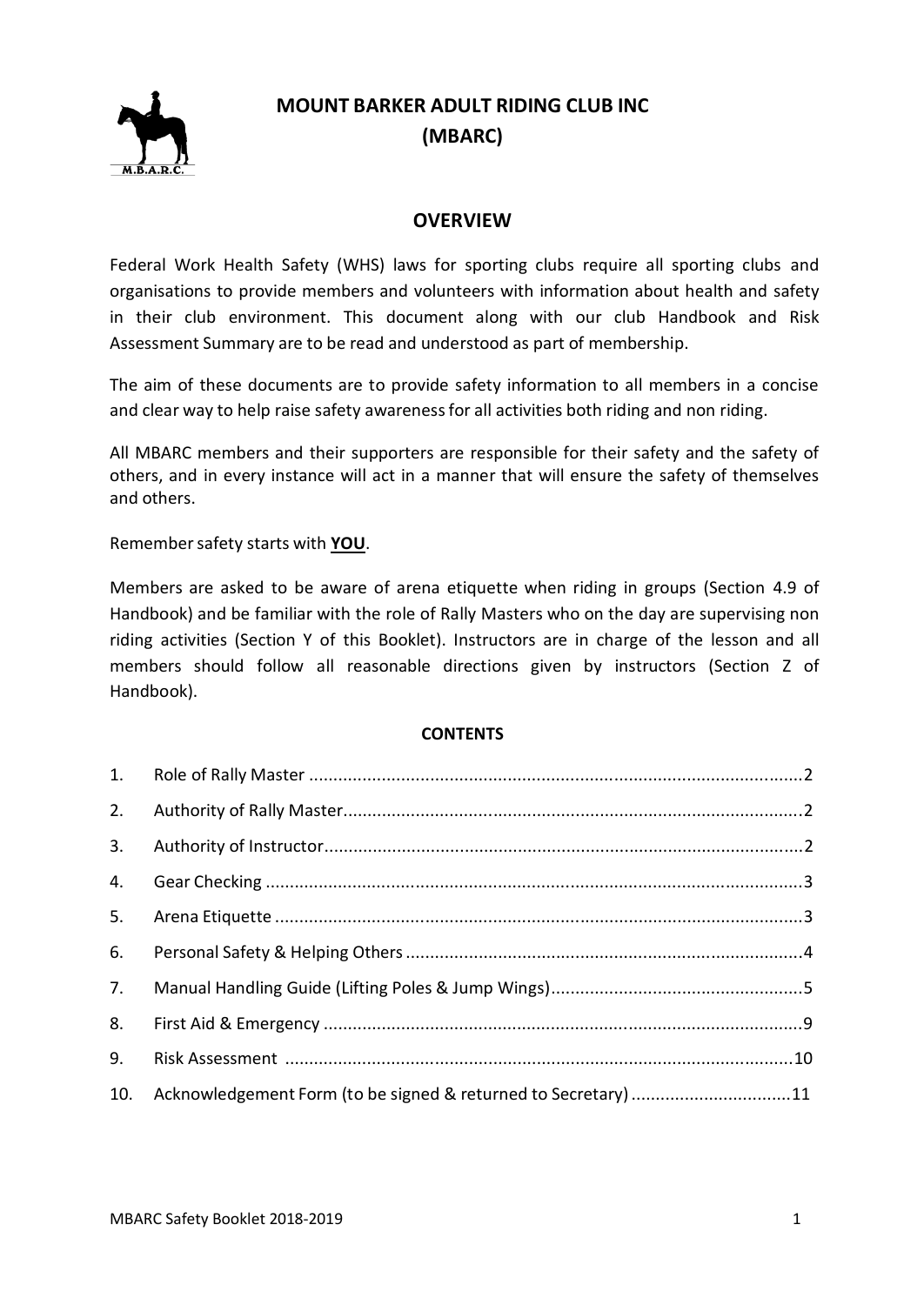## **1. ROLE OF RALLY MASTER**

Rally Masters will be advised via email registration prior to any MBARC rally and is responsible for the following duties:

- Check venue is ready for classes to commence;
- Have First Aid kit handy;
- Check rally schedule to note members ride times and who has pre-paid;
- Meet instructor and advise of any late changes;
- Ensure any extraordinary cash payments are made at start of lesson;
- While lessons are in progress supervise spectators and do manure collection;
- Assist in lesson change over by helping riders enter/exit the arena as needed;
- At rally end check venue is left in reasonable state and assist members loading horses etc as required; and
- Be the last to leave

## **2. AUTHORITY OF RALLY MASTER**

- Can direct non riding activities outside of instructors' role and supervise what is going on outside the arena;
- Any actions deemed unsafe by the Instructor or Rally Master will result in a warning in the first instance and in the second you will be asked to leave the grounds immediately.

## **3. AUTHORITY OF INSTRUCTOR**

- Once a class has commenced you are under the direction of the instructor
- If you wish to question the instructors directives please do so in a respectful way, explaining why you can/cannot do what they are asking
- If you need to leave a class in progress, please ask for permission to exit the arena from the instructor
- If an instructor deems your horse is dangerous or disruptive you may be asked to leave the arena
- If you are having difficulty you may be asked to work away from the group should your horse upset others, please consider other riders safety at all times.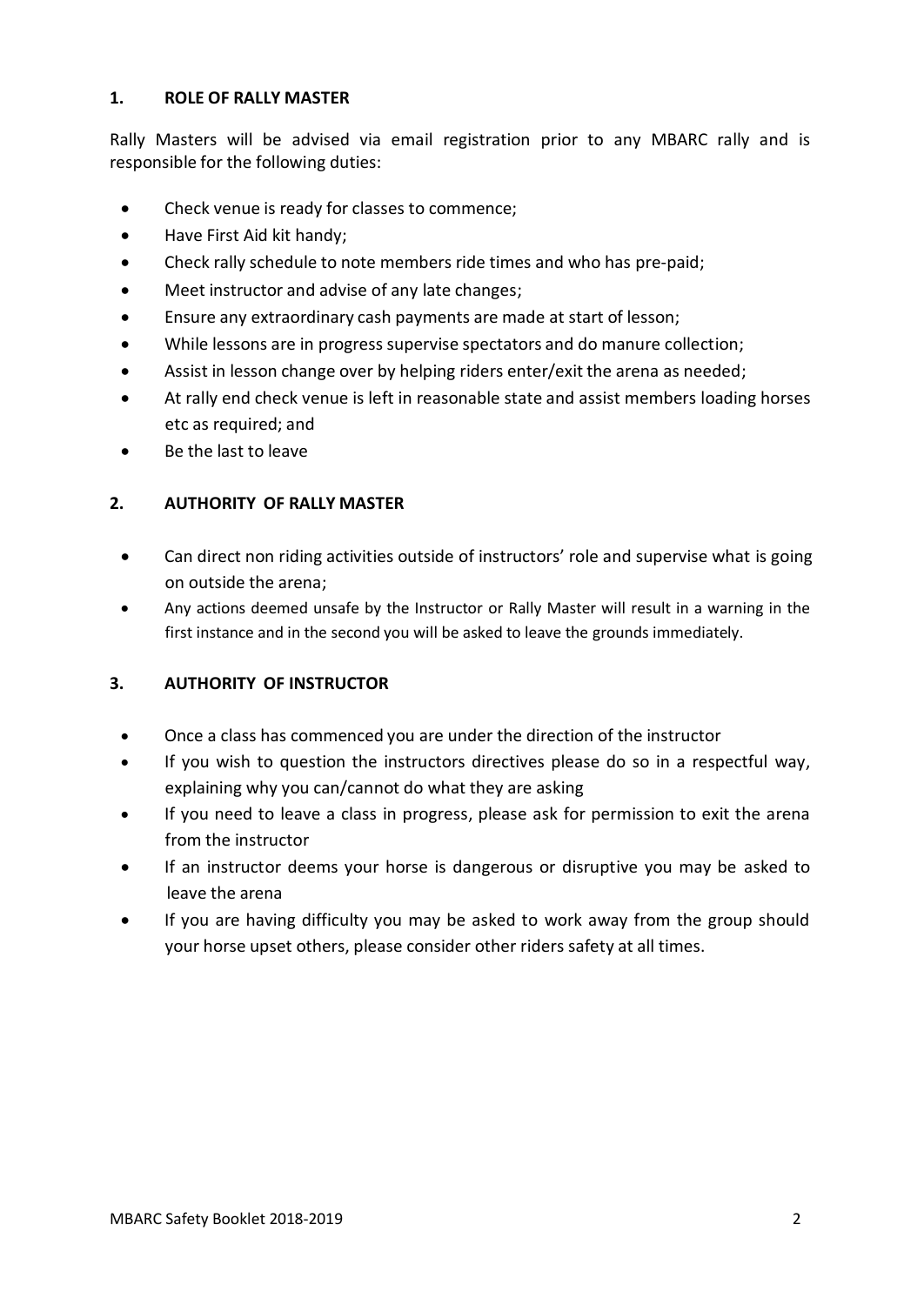## **4. GEAR CHECKING**

MBARC members are solely responsible for the correct fit and safe condition of their gear. MBARC committee recommend every member checks the following every rally. If the instructor or Rally Master deems your gear unfit for use, you will not be permitted to ride.

## **4.1 Bridles**

Must contain a bit. Reins must be attached to the bit with no evidence of loose or frayed stitching, and buckles must be in good working order.

## **4.2 Saddles**

Any type of saddle (except side-saddle and saddles that contain a horn) is permissible however if a single buckle girth is used, a surcingle must be fitted. In the interest of safety, the stirrup leathers must hang free from the bar of the saddle and outside of the flap.

#### **4.3 Helmet**

An approved equestrian helmet with a fixed harness must be worn at all times whilst mounted. (*Please refer to the website for the correct approved helmet*)

## **5. ARENA ETIQUETTE**

#### **5.1 For Riders**

At the beginning of each class the please allow the horses (*from any previous class*) to exit the arena before entering, unless instructed otherwise.

Please feel free to lead your horse around the arena for a few moments to acclimatise, then proceed to the mounting block where assistance may be provided by the instructor, a Rally Master or designated person to mount. *(Designated persons must be briefed on the safety aspects on how to assist, without being hurt or trampled by your horse; all riders are responsible for the safety and wellbeing of the people who are assisting.)*

Ensure you travel left to left at all times, and only at the walk unless given a specific instruction to perform a free warm up.

#### *For more arena etiquette please refer to the MBARC Handbook (Section 4.9) on the website*

#### **5.2 For spectators**

While watching the class please keep conversation to a minimum and low key so the instructor may be heard.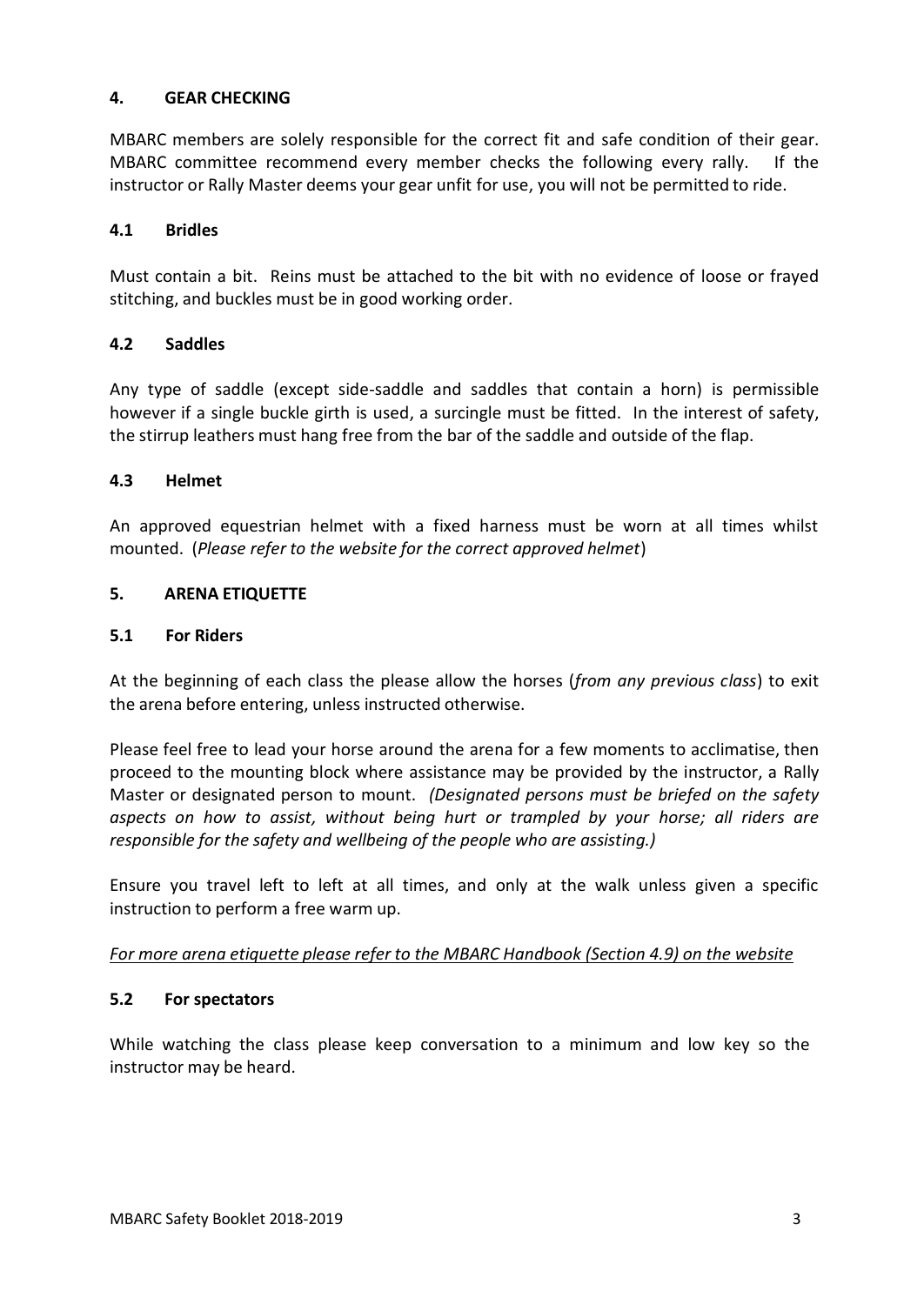**PLEASE** sit back from the wall at Tilling Hill preferably about one meter to not be at risk or create a risk for riders under instruction in the arena.

While watching please remember the horse can **be spooked easily by sudden or loud movement**.

When entering and exiting the indoor please call **DOOR FREE** and wait for a response **BEFORE** opening any doors.

## **6. PERSONAL SAFETY & HELPING OTHERS**

When offering or asking for assistance, remember even the most experienced horse handler can get hurt when something goes wrong.

## **6.1 Assisting to load a horse**

Please ensure you take a minute to look at your surrounds and identify any possible crush points or other items that may cause you harm. It is preferable that any helpers are only in the form of holding breaching doors open **OR** assisting to raise / lower the tailgate for a horse that is already secured in the float.

**NEVER stand directly behind the horse while it is being loaded**. *(It is the responsibility of all MBARC horse ownersto ensure the safety and wellbeing of any helpers)*

## **6.2 Helping to catch a loose horse**

If a horse loses its rider in the class please do not rush to assist, instead wait for the instructor or rally masters to give instructions.

If a horse becomes loose whilst on club grounds, please ensure horse is calm and at a standstill before approaching. If this is not the case ensure you advise the owner and a rally master who will then decide on the best course of action.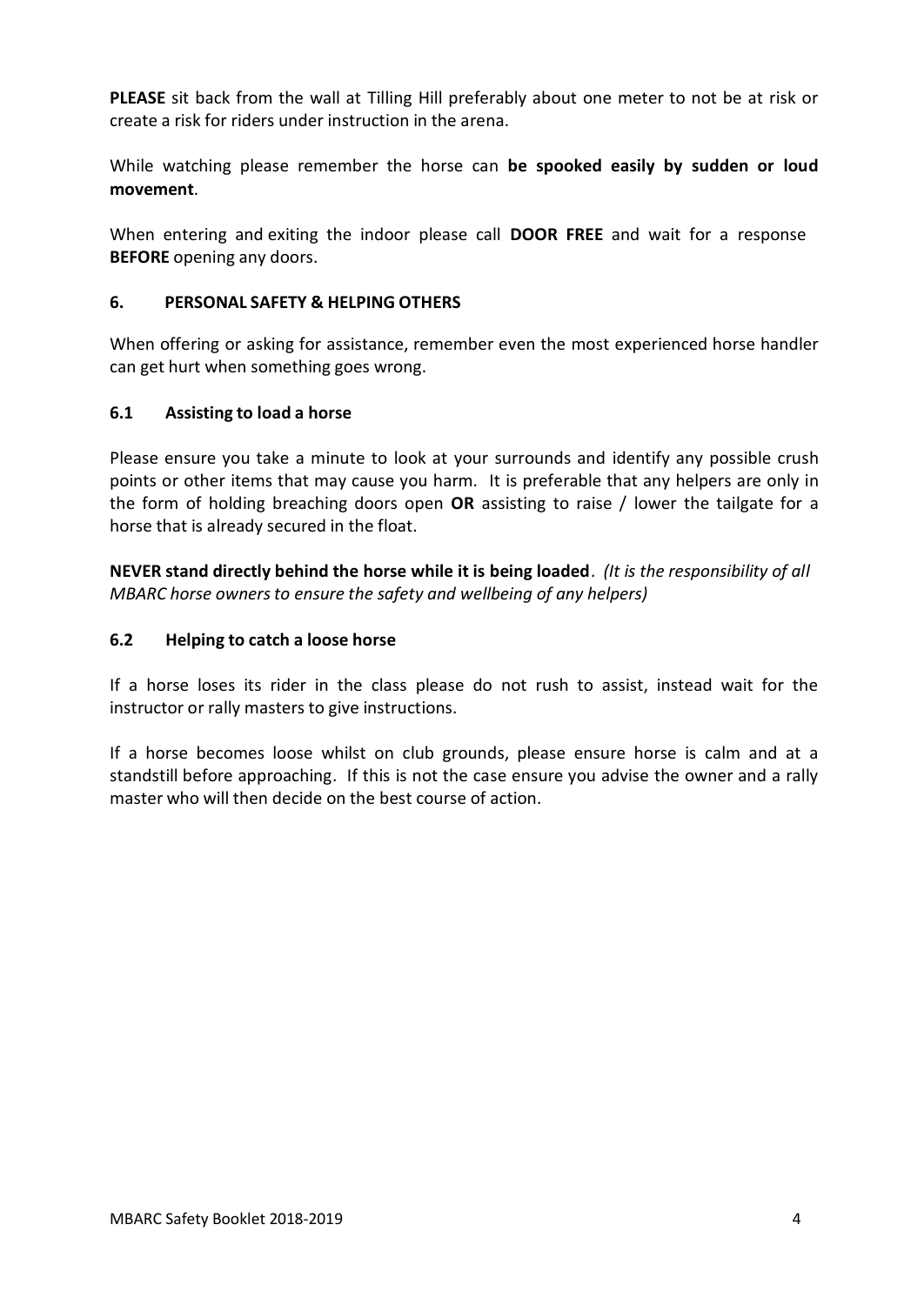## **7. MANUAL HANDLING GUIDE (Lifting Poles & Jump Wings)**

## **Plan Ahead before lifting**

Knowing what you're doing and where you're going will prevent you from making awkward movements while holding something heavy. Clear a path, and if lifting something with another person, make sure both of you agree on the plan. All jump poles and wings require two people to lift. Heavy duty gloves are provided for lifting poles etc & are located in the rally box.

## 1. **Lift close to your body.**

You will be a stronger and more stable lifter if the object is held close to your body rather than at the end of your reach. Make sure you have a firm hold on the object you are lifting, and keep it balanced close to your body.

## 2. **Feet shoulder width apart.**

A solid base of support is important while lifting. Holding your feet too close together will be unstable, too far apart will hinder movement. Keep the feet about shoulder width apart and take short steps.

## 3. **Bend your knees and keep your back straight**

Practice the lifting motion before you lift the object, and think about your motion before you lift. Focus on keeping your spine straight—raise and lower to the ground by bending your knees.

#### 4. **Tighten your stomach muscles.**

Tightening your abdominal muscles will hold your back in a good lifting position and will help prevent excessive force on the spine.

#### 5. **Lift with your legs.**

Your legs are many times stronger than your back muscles—let your strength work in your 5favour. Again, lower to the ground by bending your knees, not your back. Keeping your eyes focused upwards helps to keep your back straight.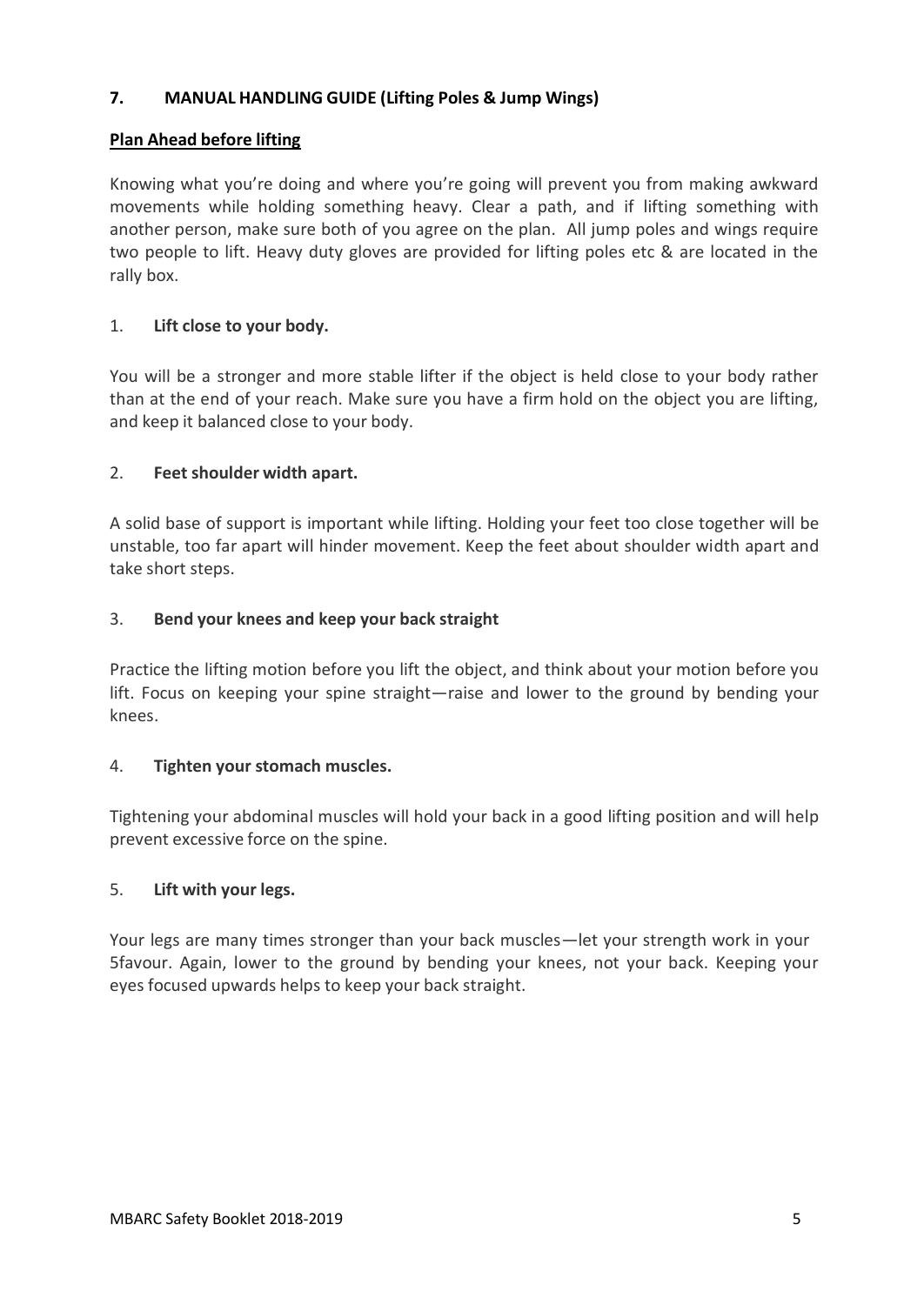

#### **Start in a safe position**

Before you lift a heavy object, think through your task. Decide where you're going to place the object and how you'll get it there. If an object is too heavy to lift safely, find someone to help you or make several trips carrying lighter weight.

When lifting an object from the floor, stand as close to the object as possible. Then kneel, resting one knee on the floor. Don't lift from a standing position with your waist bent or your knees locked.



#### **Maintain the natural curve in your lower back**

With one knee resting on the floor, tighten your core muscles — including the muscles in your abdomen, back and pelvis — and lift the object between your legs. Maintain the natural curve in your lower back, and don't hold your breath. Be careful to hold the object close to your body. Rest the object on your knee as you prepare to stand.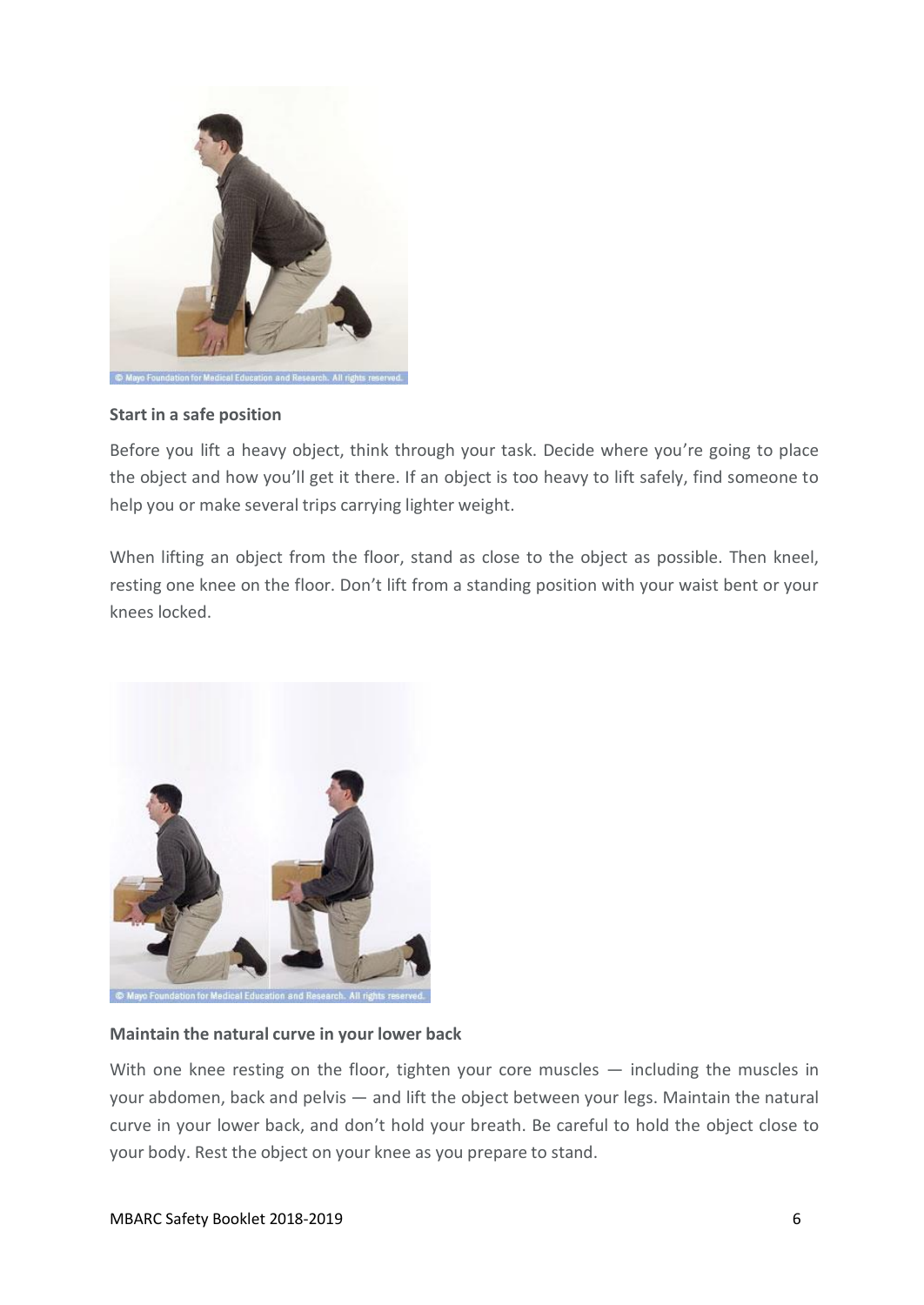

#### **Use your legs**

As you stand, maintain the natural curve in your lower back and keep your core muscles tight. Use your leg muscles — not your back — to lift the object.



#### **Squatting instead of kneeling**

As another option, squat rather than kneel to lift an object from the floor. Stand as close to the object as possible, positioning it between your knees as you squat. Keep your feet parallel, as shown here, or stagger one foot ahead of the other. It might help to tilt one edge of the box up to ensure a firm hold.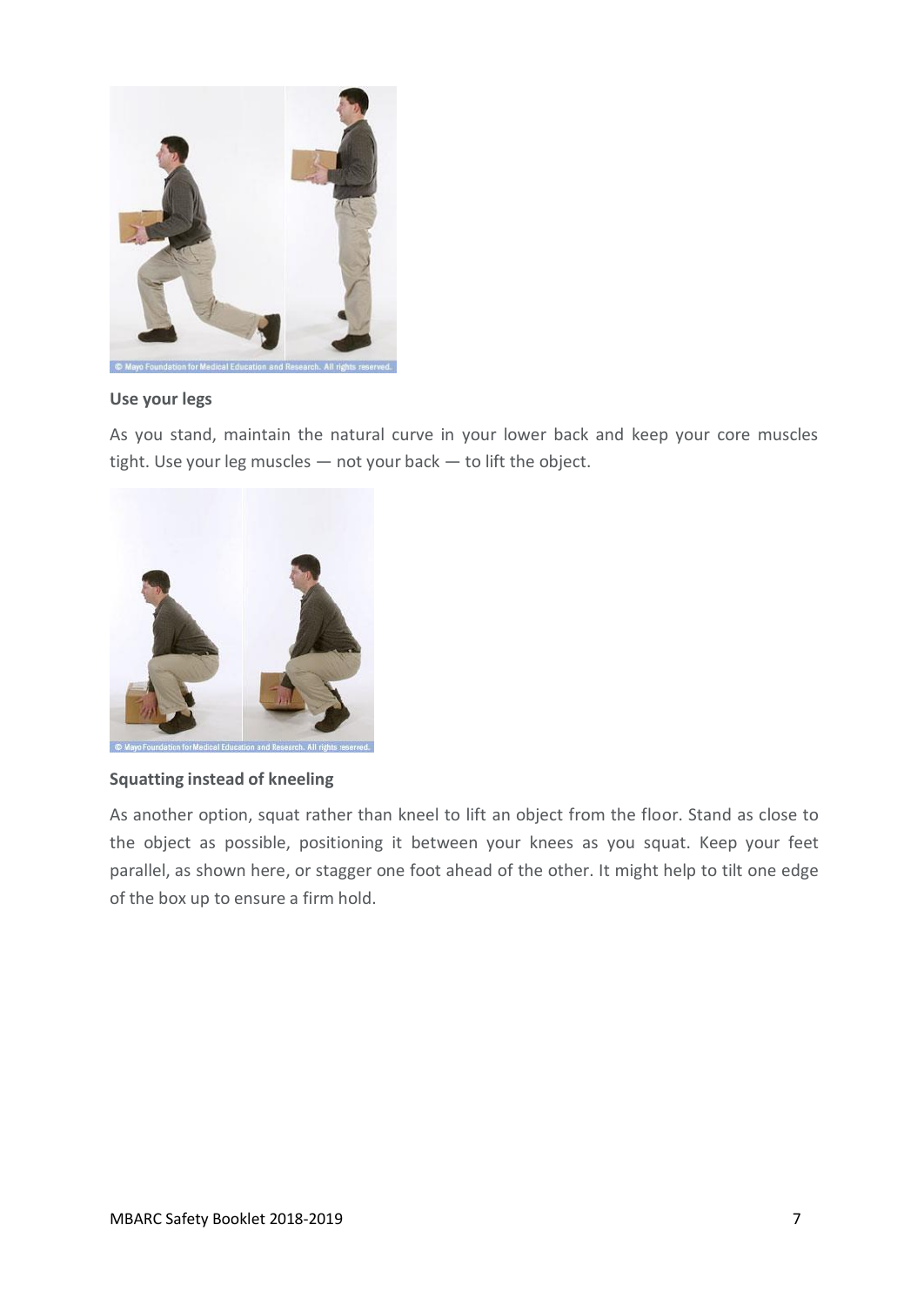

#### **Use your legs**

As you stand, maintain the natural curve in your lower back and keep your core muscles tight. Use your leg muscles — not your back — to lift the object.



#### **Avoid twisting**

When you're standing and ready to move, continue holding the object close to your body to decrease the strain on your lower back. Keep your core muscles tight. Turn by pivoting your feet, not your back.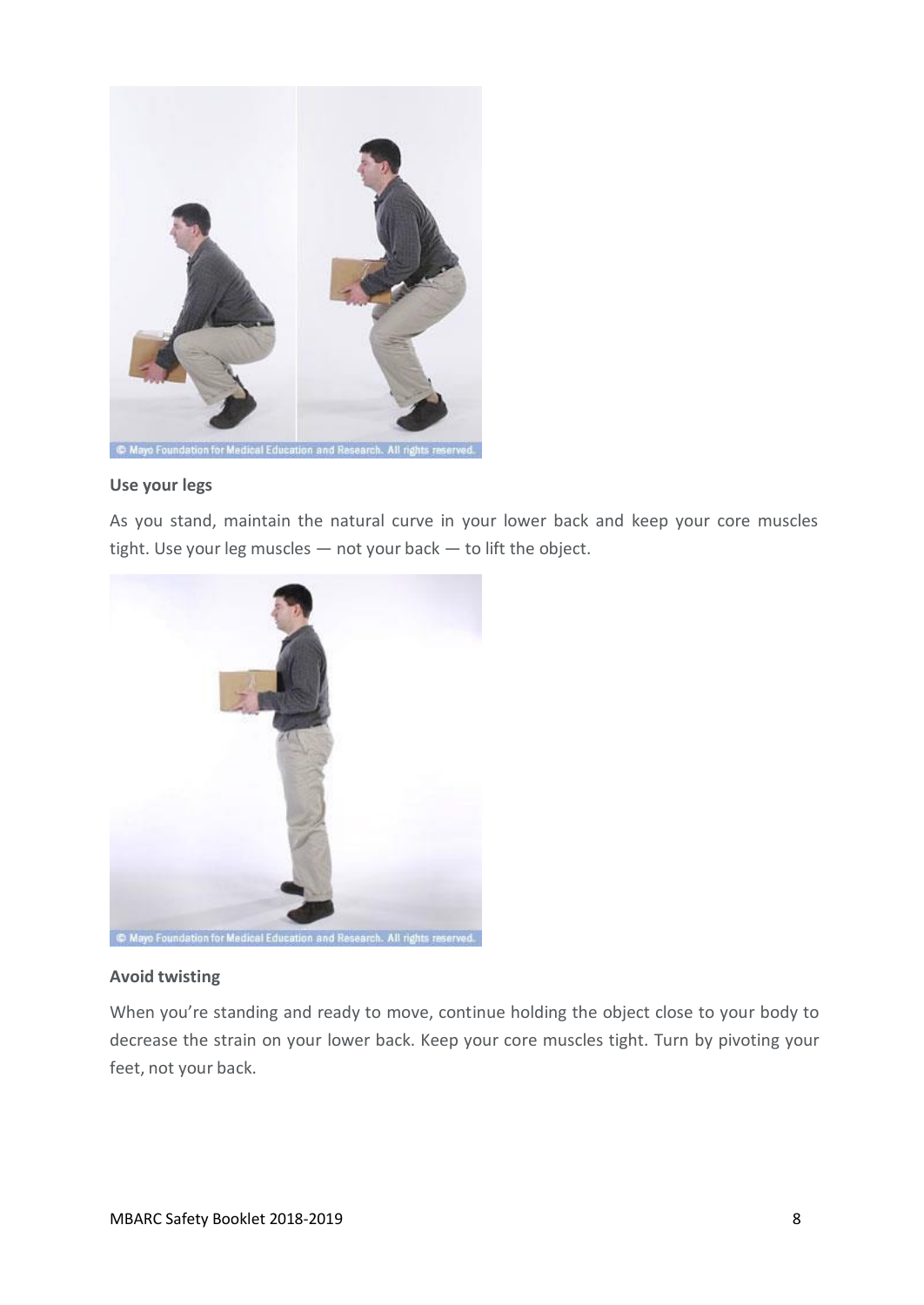## **8. FIRST AID & EMERGENCY**

- Please provide up to date emergency contact details to MBARC if we need to contact in case of an incident.
- MBARC recommend members have ambulance cover as in the event of an emergency, we will call an ambulance to deal with the situation.
- Check entry and exit points for rally venues in case evacuation is needed.
- There are qualified First Aiders in MBARC. Please ask the Rally Master for assistance in finding them if you require First Aid. A First Aid kit is at every rally.
- Location details and access instructions for our regular venues are in the large white rally box. If contacting ambulance or emergency contact person (ICE), use these details to provide directions to the venue.

 $\bullet$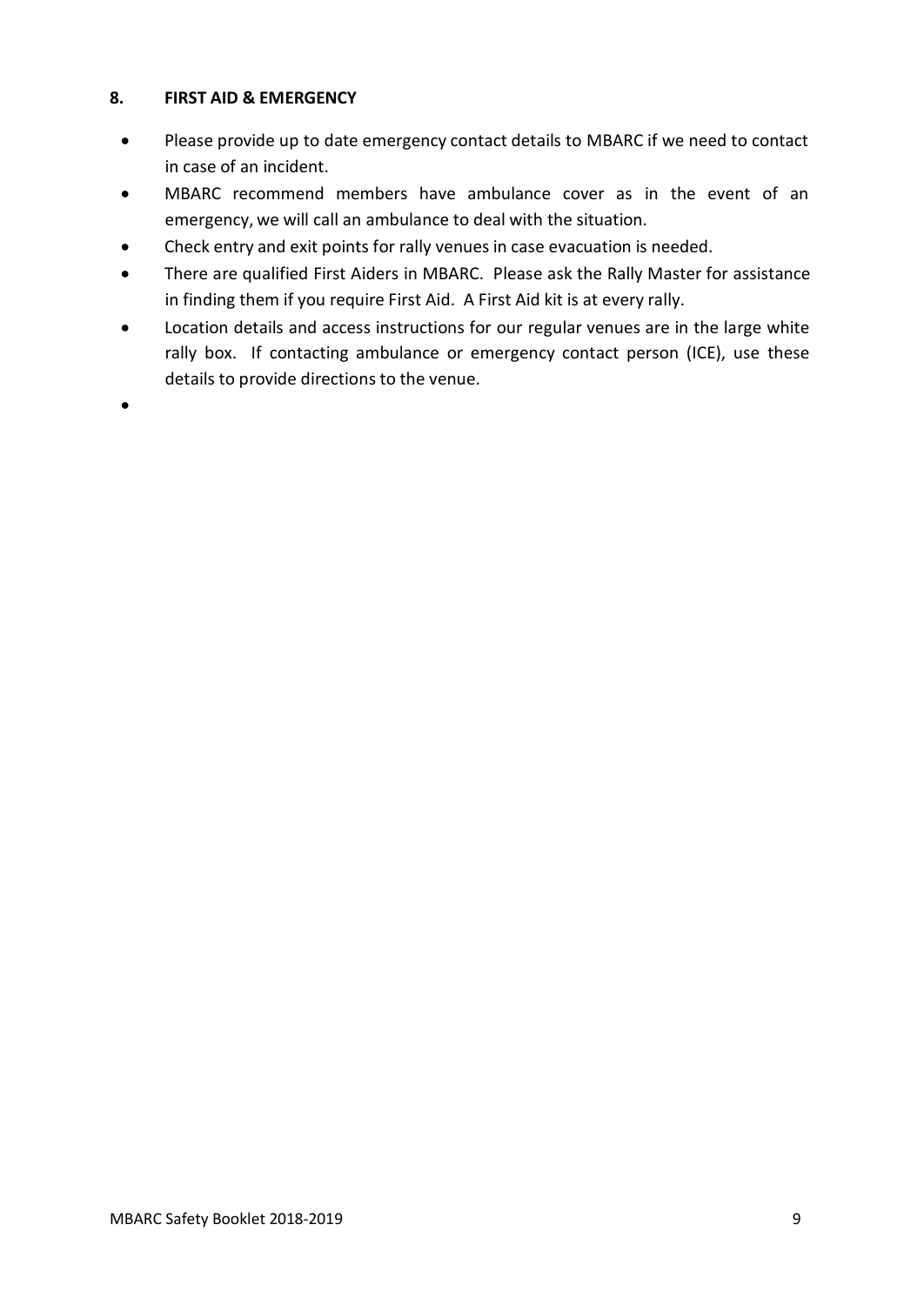## **9. RISK ASSESSMENTS**

## **Top risks for personal harm or injury while attending a MBARC event.**

| Incident type                                                             | Likelihood     | Consequence | <b>Control measures</b>                                                        | <b>Residual Risk</b> |
|---------------------------------------------------------------------------|----------------|-------------|--------------------------------------------------------------------------------|----------------------|
| Rider being kicked<br>by a horse<br>(mounted or<br>unmounted.             | Possible       | Major       | Maintain a<br>minimum one<br>horse length<br>distance between<br>other riders. | High                 |
| High impact fall off<br>a horse (i.e.<br>bucked off).                     | Possible       | Major       | Provide a safe<br>controlled riding<br>environment.                            | High                 |
| Higher impact<br>crush injury in<br>confined space<br>(i.e. float/stall). | Unlikely       | Major       | Ask for help if<br>experiencing<br>difficulty.                                 | Significant          |
| Lower impact fall<br>off a horse (i.e.<br>lost balance).                  | Likely         | Moderate    | Provide a safe<br>controlled riding<br>environment.                            | Significant          |
| Lower impact<br>crush injury (i.e.<br>horse steps on<br>foot).            | Likely         | Moderate    | Be aware of<br>potential injury.                                               | Significant          |
| Bite, nip or blow<br>from horse while<br>in close proximity.              | Possible       | Moderate    | Maintain safe<br>distance from<br>unknown horses.                              | Significant          |
| Handler being<br>knocked down by<br>horse.                                | Possible       | Major       | Seek assistance if<br>experiencing<br>difficulty.                              | High                 |
| Loose horse<br>injuring others<br>(horses or people).                     | Possible       | Major       | Supervise horses<br>left tied, alert<br>other if horse<br>escapes.             | High                 |
| Personal trip or<br>fall while on<br>grounds.                             | Likely         | Moderate    | Be aware of<br>potential injury.                                               | Significant          |
| Gear malfunction<br>resulting in<br>incident (i.e.<br>saddle slip).       | Possible       | Major       | Regular gear<br>inspection and<br>maintenance.                                 | High                 |
| Loss of control of<br>horse under<br>saddle.                              | Possible       | Major       | Riders to be<br>supervised at all<br>times.                                    | High                 |
| Exposure to heat<br>/cold/sun/wind<br>extremities.                        | Almost certain | Moderate    | Take precaution<br>for exposure to<br>elements.                                | High                 |